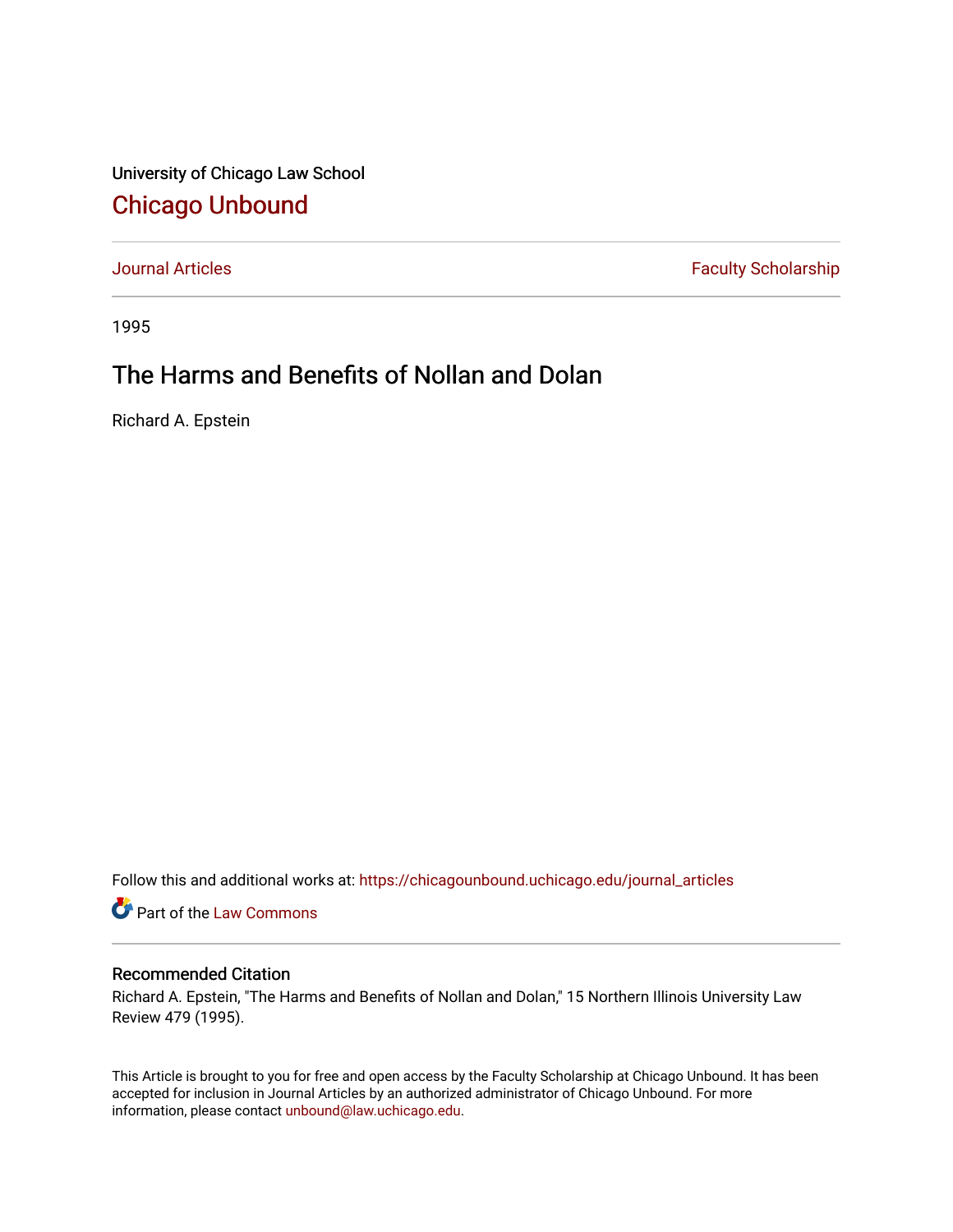# **The Harms and Benefits of** *Nollan* **and** *Dolan*

# RICHARD **A.** EPSTEIN\*

## **FRUSTRATION**

On an occasion such as this one you should expect me to give an obscure academic talk about the importance of property rights to the welfare of American society. But I am going to break character for a moment and to tell you that right now I am sitting on pins and needles.' My particular concern? It has to do with a permit, with whether my wife and I will be able to have a parking pad at the bottom of a hill on land on which we are building a house in the Michigan dunes. I shall not bore you with the details save to say that the rules are at best absurd and at worst counterproductive to the very environmental interests that are involved. They are fashioned in remote places by individuals who have no knowledge of the topography of a particular site, and no interest in acquiring anything. The twists and turns of these delicate negotiations help explain why a large number of individuals, including my wife, who have no particular political interest have become frustrated with business as usual under the name of environmental regulation. The entire process is a comedy of errors. My job here is to explain why comedies of this sort occur, and how they intrude on rational planning and behavior.

Let me start with the intrusion of land use law into real estate sales. Buying and selling land today is no longer a transaction between the buyer and the seller. Virtually every land transaction requires permits, permissions, and approvals in advance. Otherwise the risk is that the buyer will acquire land at a very high price but then will be unable to put it to productive economic use. These endless use procedures have had an adverse impact on the mobility of real estate.

Back to Michigan for a moment. The sellers of our plot of land—it matters that it was two plots of land-were well advised about the

479

<sup>\*</sup> B.A., Columbia College; B.A., Oxford University; LL.B., Yale Law School; James Parker Hall Distinguished Service Professor, University of Chicago.

<sup>1.</sup> After laborious negotiations, a permit was granted for a happy ending to a complex issue that should never have arisen at all.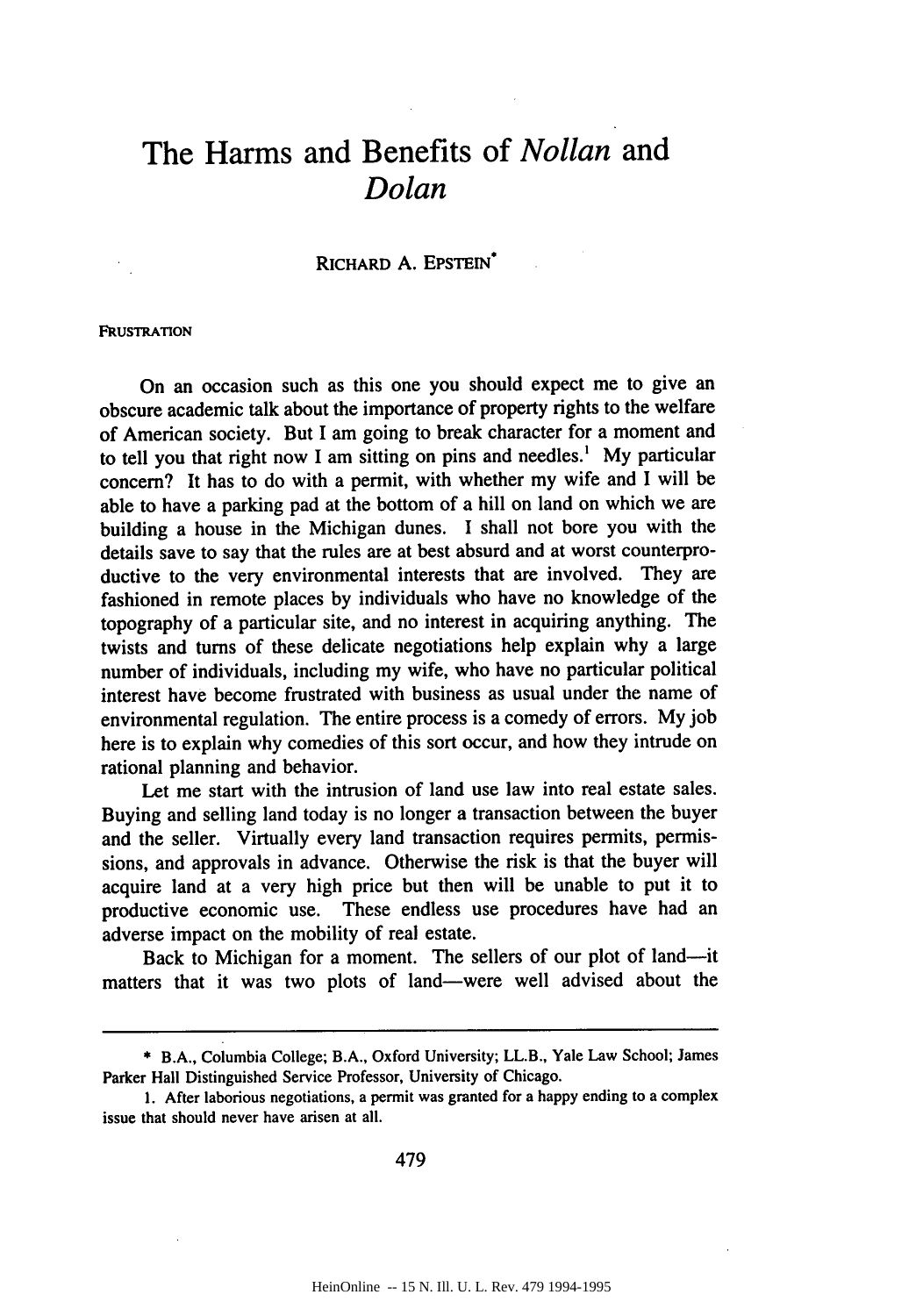conveyancing risk, so they went to the Michigan DNR to obtain a permit to put in a driveway up the side of the hill which serves two building sites. He put that road right between the two plots where he thought it would be appropriate for a little development with two houses. The road went in early because of a standard feature of permit policy: you have to use it or lose it. Typically permits are granted with a six-month or a year fuse: if the owner does not exercise his right within that period, the permit is forfeited and you have to start over again from the beginning. So armed with the permit, our future sellers hired a bulldozer and ran it right up the hillside. Naturally they placed the cut in the wrong place because when we came along, we purchased both plots of land: the road was then relocated to a better and safer position via a second permit.

Yet the difficulties with regulation do not end even when the conveyancing stage is finished. The old cut now has to be repaired when the site is finished. As a land planning matter independent of regulation, the solution is easy. Use the bottom for parking, and terrace the rest to ease the slope and facilitate drainage. Simply restoring the site to its original contour creates a comedy of inconveniences. The slope becomes too steep. It is harder to control erosion. The rain runoff is harder to control. There will be no convenient and flat parking, which makes access perilous in winter. So one look and the solution is clear: level off the bottom, terrace the slope, add a drywell if necessary and some dune grasses, and everybody will be happy.

Everybody but the DNR. No matter what set of advantages that you can design, the DNR has a strong preference against terracing and railway ties. It does not have safety or aesthetics or convenience of the owner built into its calculus. The site remains unimproved during this delay of working out a compromise solution. And all throughout, you are told that only the "necessities of the owner can be taken into account, not his conveniences," as if they had purchased and improved the property with public funds. To it, the dubious honor of being an owner deprives you with control over management, but saddles you with damage to your own property and the risk of liabilities to others. Compensation for loss, delay, and costs are out of the question.

Now some brave soul might say that we need a permitting process to prevent various kinds of harmful externalities. I fully agree that externalities ought to be prevented, especially when harmful. What I find so disconcert: ing about the process is that the new rash of permit requirements tend to create the very harm that these permits are supposed to eliminate. Regulators tend to work through per se rules-uniform directives of one sort or another-because they cannot and do not look at the individual circumstances of a particular case. They don't understand how these various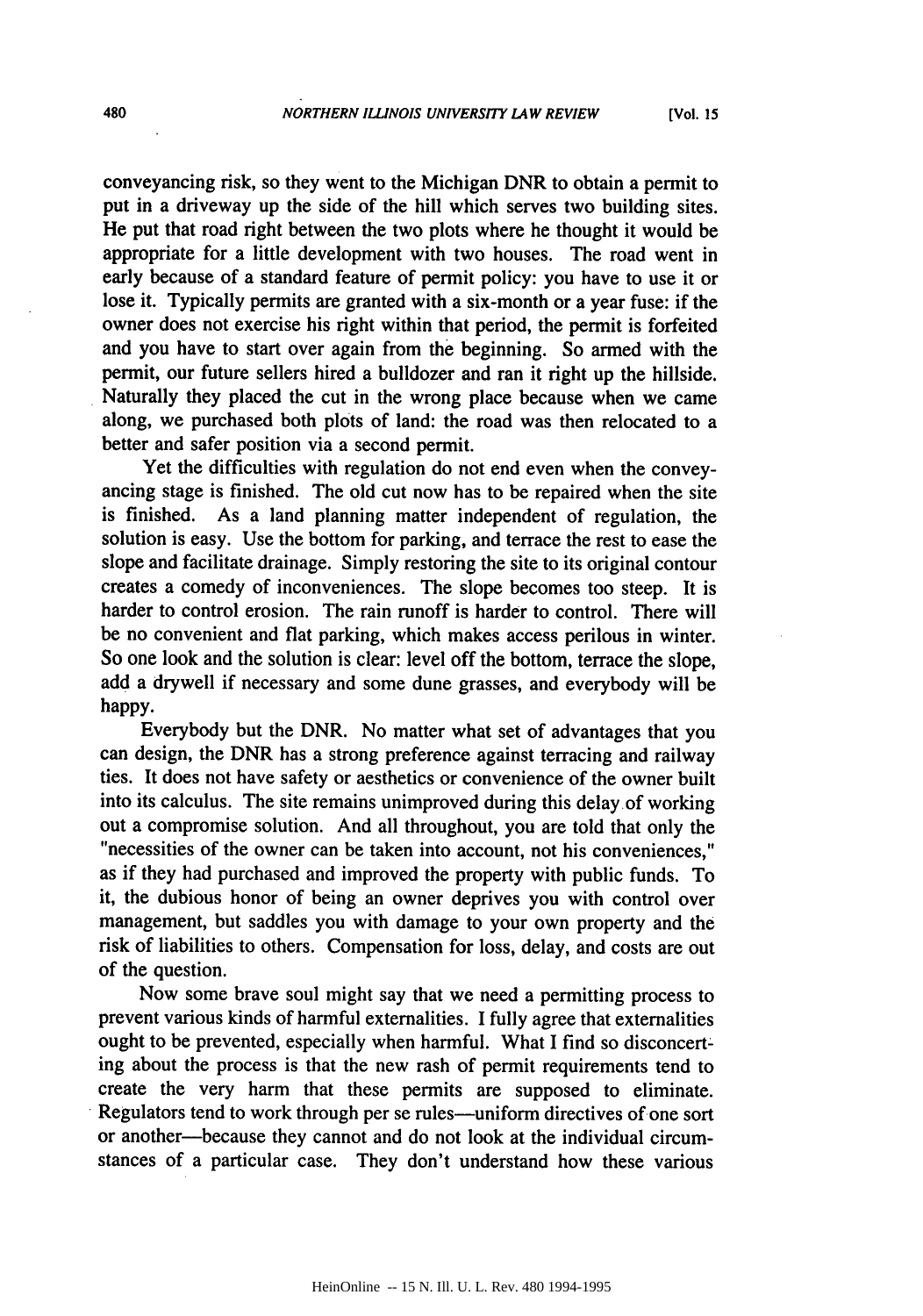elements of land management interact. **If by** some chance they do look at the circumstances, they are so afraid that the exception in one case will become the presumption in the second case and the rule in the third, that they dig in their heels. They are prepared to take the inconvenience in this case to maintain bureaucratic control over all others. We pay the price.

Now sitting between the cross-hairs of regulation doesn't lead to philosophical dispassion. It leads to anger and frustration at the thought that you must risk violation of the law in order to do well by yourself and your neighbors. The question of permits and delays are at the heart of two cases that will be staples of takings law for years to come: *Nollan v. California Coastal Commission,2 and Dolan v. City of Tigard.*

## *NOuAN v.* **CALIFORNIA COASTAL COMMISSION**

Let me start with one simple fact about *Nollan* that is easy to forget in the effort to figure its holding. This case was born of defiance and frustration, for what happened was that the local California Coastal Commission had passed an ordinance which said that if anybody wishes to tear down a ramshackle, beat-up, old home and put up a nice new home in its place, they have to surrender a lateral easement across the front of their property as a condition for obtaining the new permit. Whereas, if the owner didn't want to build a new home and the Commission wanted your lateral easement, it would have to pay compensation for the physical occupation under the current rules. So, that's where they started out.

The Nollans then contacted the Pacific Legal Foundation and worked their way patiently through the permit process. They their case at the trial Court, but the Commission took the case on appeal. While that appeal was pending before the California Court of Appeals, the Nollans switched course and did the unmentionable, the unthinkable and the profane. They tore down the existing bungalow and started construction on the their new home without a permit and without notifying the Coastal Commission of their actions. The California Court of Appeals decided the appeal for the Coastal Commission,<sup>4</sup> so the Nollans had to face the risk that their home would be ripped down. But their perseverance paid off when the Supreme Court took the case and sustained their position that cash on the barrelhead had to be paid if the government wished to claim the lateral easement.

So why is *Nollan* so interesting and intriguing as a matter of constitu-

<sup>2. 483</sup> U.S. 825 (1987).

<sup>3. 114</sup> S. Ct. 2309 (1994).

<sup>4.</sup> Nollan v. California Coastal Commission, 223 Cal. Rptr. 28 (Cal. App. 1986).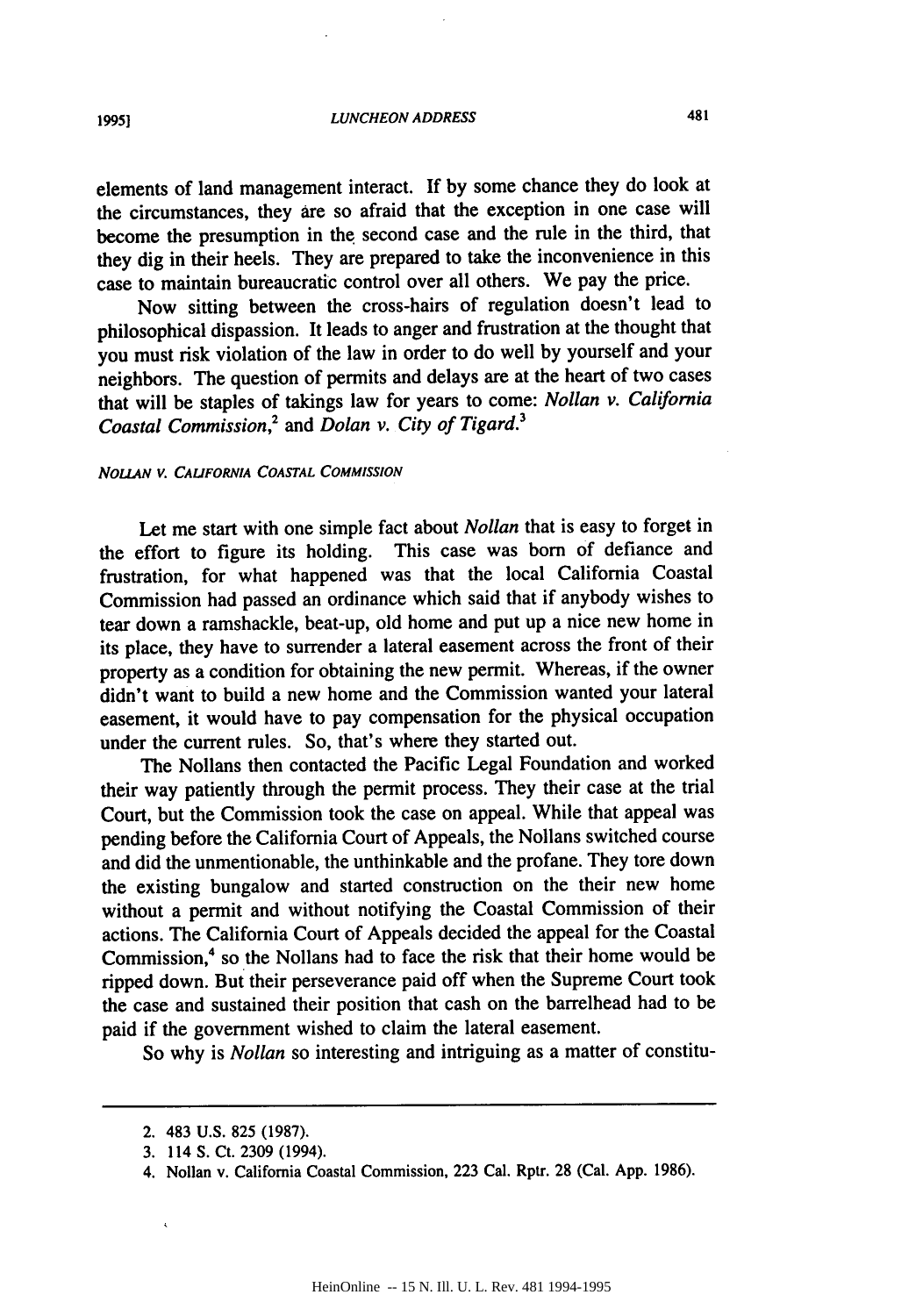tional law? Virtually unlike every prior case of land use planning, *Nollan* raises a genuinely novel issue, one that makes for strange bedfellows on both sides of the question. If you wanted to find the friends of market transactions and contractual freedom, former Justice William J. Brennan would not be your first guess. His is a very distinguished and powerful intellect, but strongly wedded to a tradition that sees private contract and individual exploitation in the same breath. It is only a mite unfair to say that Justice Brennan never saw a contract he liked. But he is squaring off with my former colleague at the University of Chicago, Justice Antonin Scalia, who is more receptive to freedom of contract even if he is not a card-carrying member of our law and economics contingent whose calling card reads: "Contracts move property to higher value uses," a phrase that is often uttered so rapidly that it is easy to forget its real substantive content. But nonetheless, Justice Scalia has some real affection for market transactions: he thinks that most people more or less know what they want.

So if you're now going to speculate about the bargaining with the state problem, which Justice supports contractual freedom when individuals deal with government and who looks askance on those arrangements, you discover a reversal of roles for both men. Justice Brennan extols the virtues of freedom of contract by saying to the extent that you wish to get this permit you have to surrender something in exchange. And he finds that this result is perfectly benign because, after all, the state is better off since granting the permit is in its interest, while the individual is better off in accepting the permit because its conditions are less onerous than the permit it receives. If the transaction leaves both sides better off, who should possibly wish to upset it?

In contrast, Justice Scalia does not see matters this way at all. He doesn't talk that much about both sides being better off. Rather, he stresses that this particular transaction is nothing more and nothing less than out-andout extortion. He therefore says he will not honor the contract, so that the Nollans' legal persistence paid off big time: they had their rebuilt house without having to surrender of a lateral easement across their premises.

Who is right in this strange reversal of roles? Do we really believe in freedom of contract or do we think that under these circumstances there's some reason why that particular ideal ought not to be respected? Here it is very useful to try to ask yourself about the following analogy.

Suppose we had a transaction between two private individuals. When would we embrace and when would we reject freedom of contract? Now in some easy cases we don't like contracts. We don't like contracts that people sign with a gun at their head. We don't like contracts obtained by undue influence. We don't like contracts obtained by fraud, duress, or sharp practice. But even if we incorporate these limitations on freedom of

 $\overline{a}$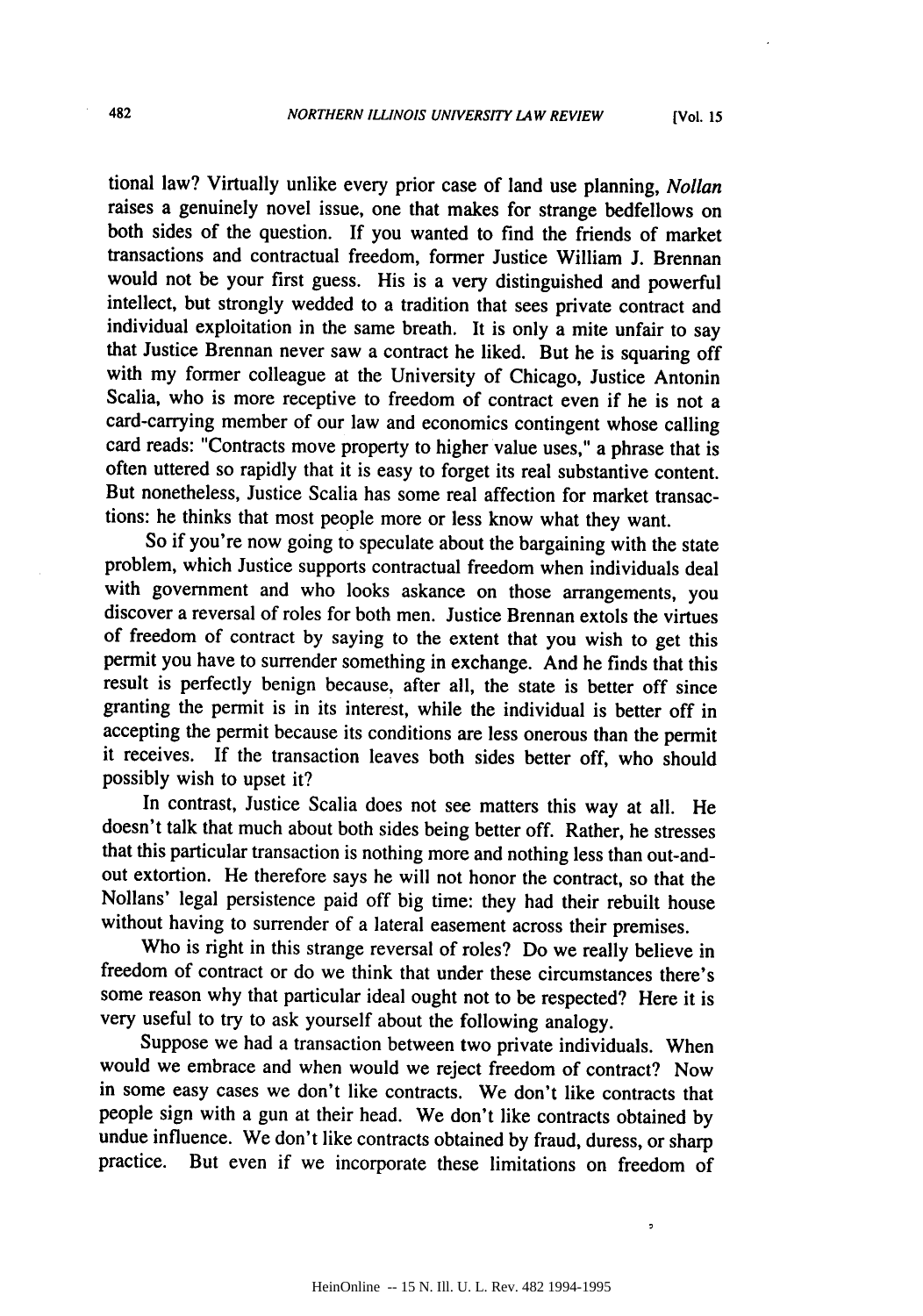contract, and even if **I** have a generally low opinion of public planning authorities, we cannot accuse them of these forms of malfeasance in a *Nollan* situation. They exhibit simply a tough-minded refusal to deal and not old-fashioned duress, corruption, fraud, or violence against the hapless land owner subject to their jurisdiction.

But the law of private contracting turns out to be a bit more complex than this. There's another body of law that prevents you from taking advantage of the abject necessity of your contracting or trading partner. That specific agreement can be set aside such that the compensation you are allowed to extract is limited, roughly speaking, to a competitive rate of return. So there are some very famous cases where people desperately try to make their way to a dock during the middle of a storm, only to be told by its owner, "Sign over your ship to us and we'll allow you to save your life." However, the ship owners manage to have both their ship and their life. In the end, the courts basically order them to pay for the fair use of the dock, including compensation for any damage that they may have inflicted upon it during the self-rescue. But they don't have to turn over everything that they own. These necessity cases are responding to those cases where the use of private monopoly power against another private party leads to contracts that are perfect. The danger that some bargains will take too much from one side and give to the other, thereby leading to a distortion in social choices that is regarded as so grave that these contracts are set aside. The party that flexes its muscles is constrained to a competitive rate of return on its assets.

Now the number of private situations raising this problem turns out to be remarkably small. By maritime custom, most people try to help their neighbors in distress on the sea. They do not put up a "For Sale" sign on the dock in order to extract every last dime from them. But when with local governments, or indeed with governments at any level, the behavior is less benign. The definition of government, Max Weber reminds us, refers to individuals who exercise a monopoly of power over the use of force within that jurisdiction in question. Acquiring a permit from local government brings that monopoly power to the fore, because the landowner does not have his pick of individuals from whom to obtain that permit. It is no longer choosing Jewel, Dominick's, or Safeway for groceries. There's one (more accurately, at least one) permanent authority that the owner must deal with; if he cannot cut a deal with the local authority, he has no place else to turn. Local governments, therefore, have a unique positional power. The constitutional question is, what kind of counterweight should be imposed to forestall the risk of monopoly excesses?

That inquiry is a fairly complicated one, but in *Nollan* some limitations on state power are needed because, as best we can tell, the permit power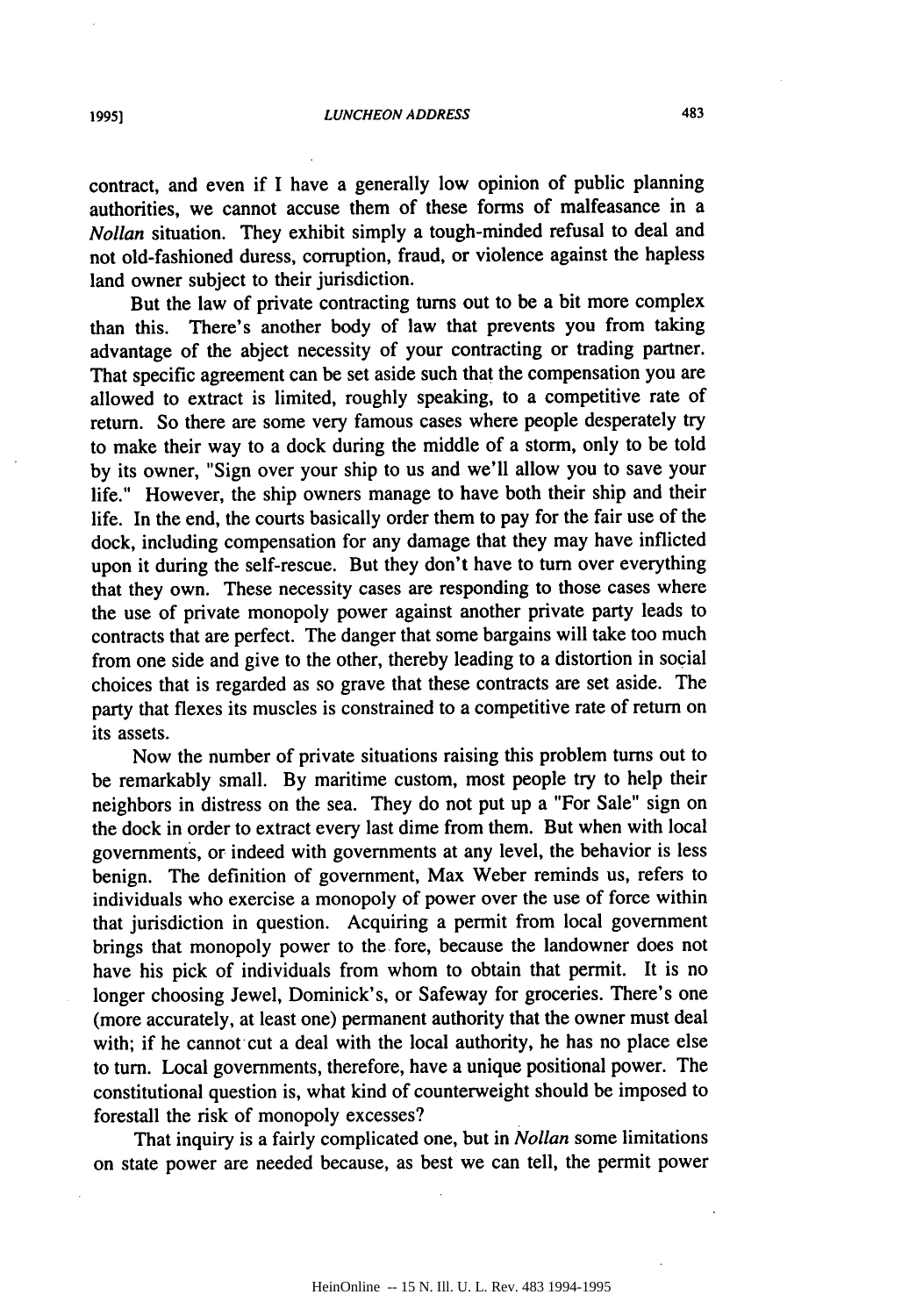does not make the state the co-owner of the land in question. So when the state tries to hold up a developer from using its land, the critical inquiry is whether it is acting for some legitimate state end. These limits on the ends of permitting are vital, otherwise a state may pass first one permit requirement and then another, completely indifferent to the ends they serve. And then it could constantly sell back to the owner the rights it just made subject to permit. Local government could, in effect, create a permit monster that requires a landowner to fork over lots of money to build. It could then demand a higher payment to renew with a new permit once that money has been paid. Or the local government could insist that half the land be surrendered for one permit, only to impose another requirement, willy-nilly, after the land is conveyed in order to commandeer still more. In the end the local government uses its permit powers to become the owners of the land. The process results in a massive transfer of resources from private to public hands, but what's the big deal about that?

If the ultimate question is the efficient use of land or indeed the efficient deployment of any other resources, we have much to worry about. I am concerned with the specter of government ownership because while governments may think they know how to regulate, the last thing they could ever do well is to develop anything. Governments may be capable of vetoing this and worrying about that, but with public housing as our example, they cannot build sensible housing without large subsidies, and often, even with them. We need private ownership to allow only the people with the information about consumer demands and the cost of inputs to coordinate their various activities in such a fashion, first, not to make a mess out of the land use, and second, to develop it well. Indeed, most local governments instinctively know their own limitations. The last role they would like to hold is that of owners of all their local land because then they would have to figure out how to develop it. The only honorable solution would be to sell it right back again to somebody whom they could then regulate out of business.

So clearly there must be some unholy political equilibrium. Only individuals can develop property well, and only governments can restrict its development. The task now is to facilitate a smart kind of interplay between the government veto power and the private power to develop. To see why that task is so complicated, it's very instructive to understand what happens if we allow bargains without limitation over whether and when local government officials will allow or deny permits. It is possible with a couple of simple numerical examples to explain to you even over lunch why the exaction risk identified by Justice Scalia in *Nollan* is a very real problem, with serious negative resource implications for land use development in the United States. The key query is this: why did the Nollans so dread the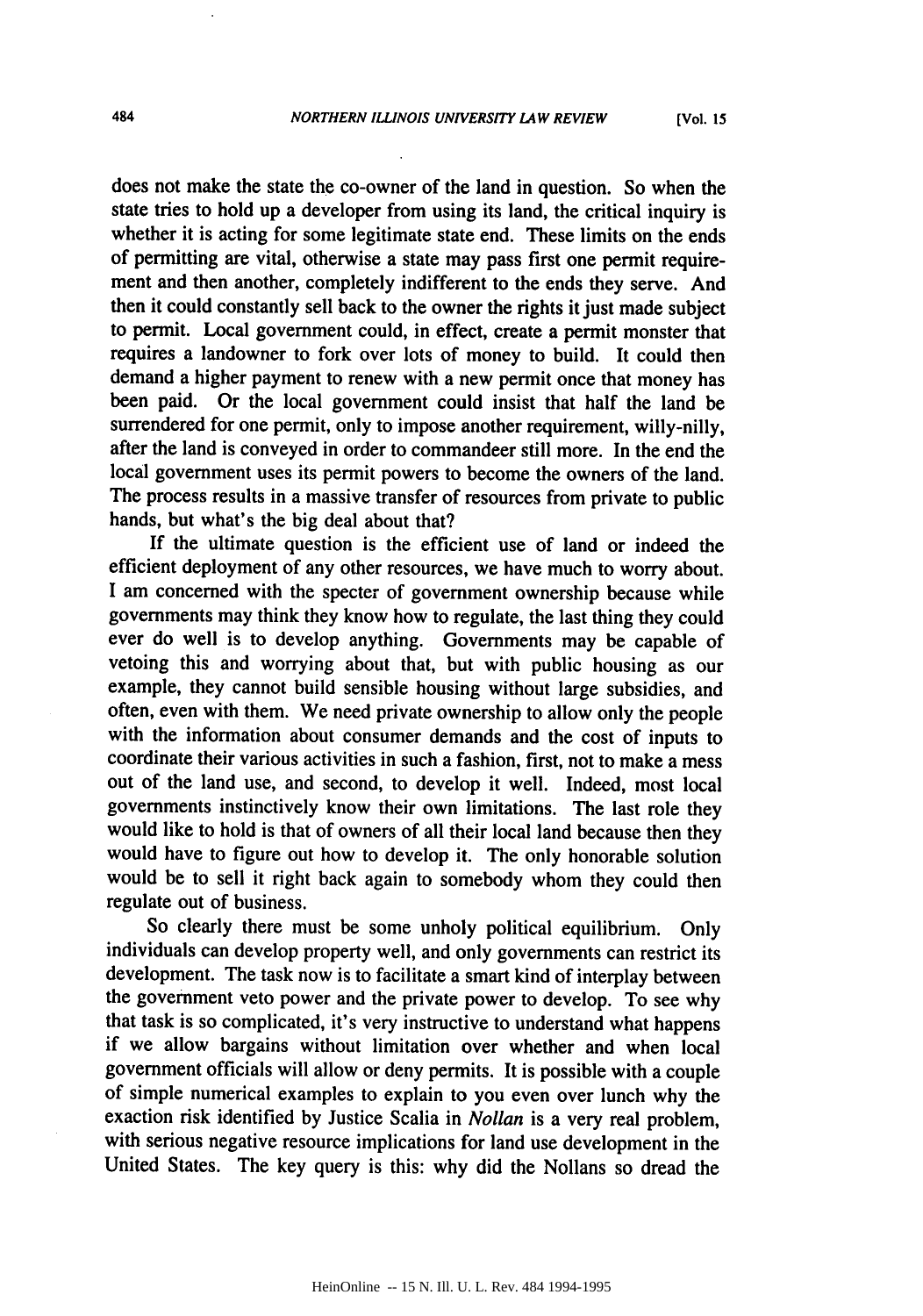government's power to restrict a change in land use by permit? Here is one answer.

Let's suppose that the value of the land in question will be increased by \$2,000 dollars in clear profit if you're allowed to get the permit for some new land use. The government now sashays up to you and says, "We'll let you get that \$2,000 gain if you're willing to surrender to us for public use a lateral easement worth \$500 to you." If faced with the choice of either having no permit and no easement, or getting the permit and surrendering the easement you would surely prefer to be \$1,500 to the good rather than being kept at the status quo ante where your net profit and loss position equals \$0.00. So in a perfectly rational and self-interested way, you will capitulate to the condition, and might even do so if the government demanded an easement worth \$1,000 or \$1,500. Better that you get some profit than no profit. An abject and meek surrender turns out to be your indicated course of action.

Now what's going to happen with the property when it's used by the government? Well, presumably we know what the cost of the landowner was. I've stipulated that to be \$500. Now, if the gain to the public at large from this particular transaction is \$900, then maybe the condition doesn't look so bad. After all, instead of having \$2,000 worth of net gain from this project, combining the permit with the condition yields \$1,500 worth of private gain and \$900 worth of public gain. That's \$2,400 in gain; so overall the society is \$400 to the good. So some could exult, "Aha, Professor Epstein, there is a use for planning at last; your own numbers show that."

Sorry, they don't show that at all. At most they show that where the best use of the property combines real estate development on one portion of the land with a lateral easement on the other portion of the land, then the government can always achieve that happy state of affairs by exercising its condemnation power, using general revenues to purchase the lateral easement for \$500. Owing to its condemnation power, the landowner cannot hold out for more money to disrupt the city's effort to construct a continuous beachfront passageway for public use.

The ability to achieve the desirable result by paying the \$500 quickly leads us to the second scenario. Suppose that the expected increase from developing the property remains at \$2,000. Suppose instead that the exaction from the landowner is \$900 and suppose that the public benefit from the project is only \$500. That is, we flip for public benefit and private loss from the creation of the easement, and do so in ways that are also perfectly plausible. *The landowner will still surrender.* He will say, "Better that I get an \$1,100 profit than be stuck with the status quo ante."

But now look at the position from the point of view of the local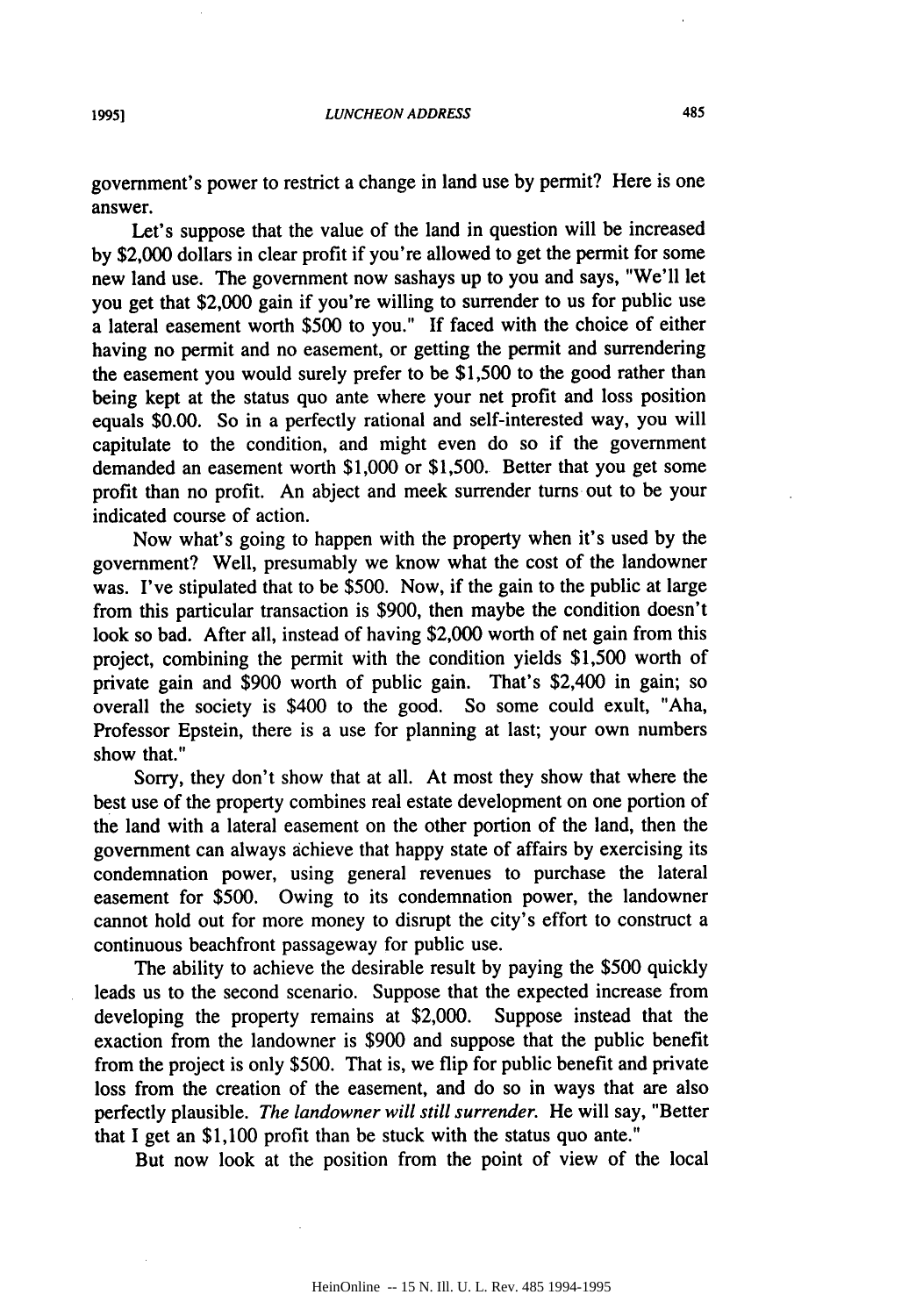government. Well, \$500 worth of something for nothing is its cost, but the social cost must include the \$900 loss borne by the land owner. Now by attaching the condition to the project, matters don't look so benign. Resource utilization has not gone up from \$2,000; it has gone down by \$400 to \$1,600. By allowing the onerous condition, the local government will in fact take when the land is worth less to it than it was in private hands. The total value of combined private and public holdings declines when the state is allowed to play the exaction game.

So you reply, "How do you prove that this second situation is really different from the first one?" Well, suppose we unbundled the permit from the surrender of the lateral easement. How are things going to look? Well, you'll discover if there's anything sane about how local government works, you will not be able to persuade residents to pay **\$900** in taxes to acquire an easement worth only **\$500** to them. Now the eminent domain clause and the just compensation requirement impose a price restraint on plannerssomething that they don't like to talk about. Scarcity is not a welcome part of their vocabulary. It's everybody else's problem, not theirs. But the moment you force the cost back on them, you will discover that they won't take the easement. This illustration shows the critical role of a compensation requirement for state regulation of private property. It is therefore a mistake of gargantuan proportions to assume that the mass of regulation and government restrictions in place today somehow represents the optimal level of government activity, or that somehow we have reached the proper balance between what public and private actors do, so that the only question is how to fund the public projects started under this present division of responsibility. It's very difficult for anyone to believe that there's nothing which can be done to improve the current distribution of power.

I don't know how any individual case will sort itself out. But I do know that if the government has the power to initiate a permit system, then requiring it to pay for its exactions will help dull its appetites. The just compensation rule thus sorts the high from the low value public uses. The government will keep the easement that's worth \$900 to it, but costs only \$500 to acquire from the owner, but it won't take the \$500 easement that costs it \$900. What the Supreme Court did before *Dolan* and *Nollan* was to utterly ignore the difference between those two cases. It didn't make a difference whether condemnation was for a higher or lower value use. So long as your local zoning official could demonstrate some clear value to the public at large, he could impose the exaction regardless of the size of the dislocations on the other end.

Theoretically, it is not the case, I must stress again, that public and private interests are radically disjoint and distinct, as though you could put one in this pocket and the other in that pocket. We're all part of the public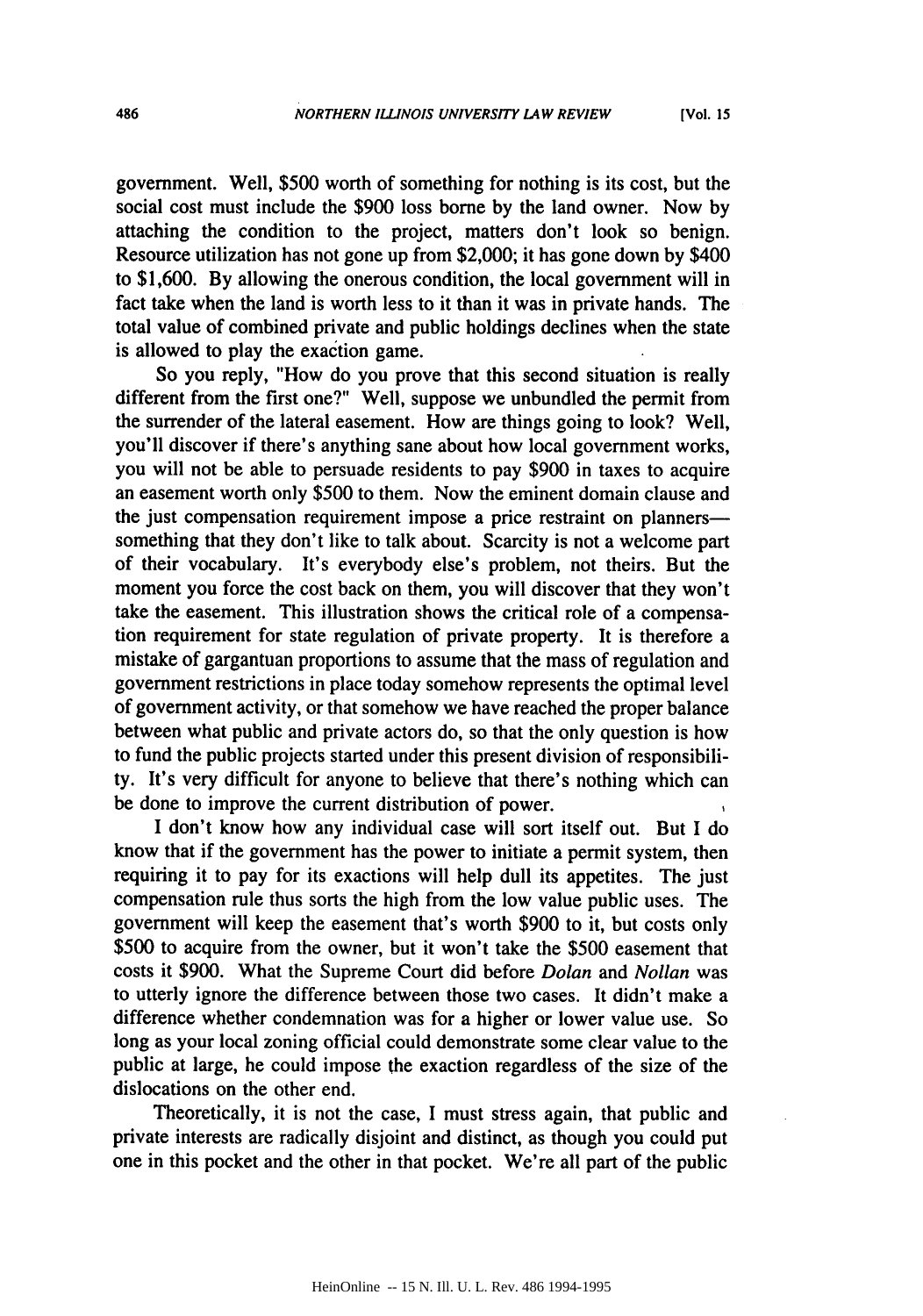487

in some cases and we're all private in other cases. But lest we become preoccupied by short term roles, the issue in each and every case is to figure out a set of rules that maximizes the sum value of the two interests, that is, maximizes the value of land and the restrictions thereon divided between public and private holders of the land in question. In his very crude way, Justice Scalia was searching in *Nollan* for a way to knock out some destructive transactions that reduced overall wealth via the exaction game.

### *DoLA, v.* **Cry** *OF TIGARD*

Now in *Dolan,* life becomes still more complicated than before. In *Nollan,* ask yourself whether the Coastal Commission could have taken the lateral easement without compensation if the Nollans had decided *not* to build their house. The answer is clearly "No." Its actions would be an outright expropriation. But in *Dolan,* ask whether the City of Tigard could have imposed some restrictions on the Dolan's development if it didn't demand the surrender of the flood easement or the bicycle path.

The new complications come in two familiar flavors. The first is harm prevention and the second is benefit production. On the harm prevention side of the ledger, the argument runs as follows: if you treated Dolan as one landowner and the city as a second landowner, would the city have a private right of action under the law of tort if one party paved over all its land so that water cascaded down at great speed into the lands of another, flooding it? Generally speaking, under the law of nuisance and *Rylands v. Fletcher,5* the landowner would face a very serious risk of liability. So exactions to one side, the city could say: "Look, you have to make sure that your water does not flood the lands of your neighbor, namely us." To the extent, therefore, that this particular concern is embedded in the permit process, the city's claim is legitimate in a way that the *Nollan* exaction was not. The city in *Dolan* can identify a harm it or any other private owner is entitled to prevent without having to offer the invader any quid pro quo in exchange. Thus if we unbundle the harm restriction from the permit process, what restrictions could be properly imposed on the landowner?

If you're thinking in tort-like terms, the relevant restrictions would start with the following stern injunction to the landowner: "Make sure that the water does not cascade off your land and flood public waters or the lands of any other individual. We will tell you what boundaries you cannot cross. In this context it means that you cannot let the water cause external harm." But let the harm be stated in this way and now you have in the first instance

**<sup>5.</sup>** L.R. 3 E. & I. App. (H.L. 1868).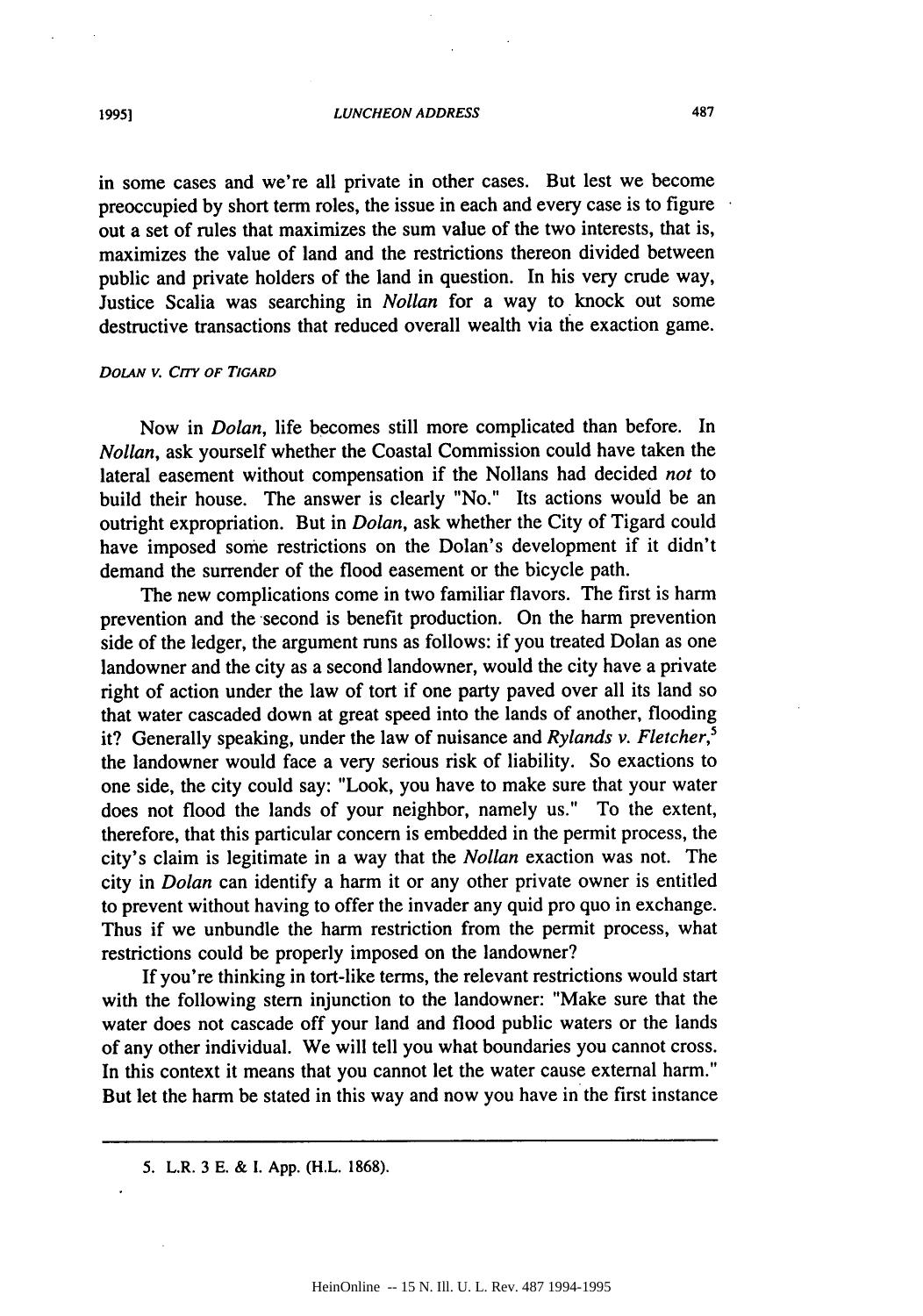the right to figure out how to contain the water on your own land. You may find lots of novel ways to prevent its spread without having to surrender title to the creek. You could grade the land in the opposite direction; you could leave larger portions of the land unpaved; or you could run a system of drywells and culverts to carry the water safely away. But the basic principle would be that once the landowner controlled the externality, the state's interests end. On this logic therefore, the state cannot leap to the conclusion that the moment you request the right to expand the parking pad, you are going to have to surrender control over the creek.

Indeed, if you look closely at the facts in *Dolan,* you will note that the water that went into that creek came from all sorts of other places. Thus, to the extent that the Dolans must yield a flood easement for water generated by their neighbors, the appropriate response is to tax the neighbors who create the externality and, in effect, to provide compensation to the landowner who is forced to surrender land to abate it. *Dolan* thus offers yet another illustration in which planning can have exactly the wrong consequences. All the people who pave over their land first create all sorts of externalities but nothing is done to prevent that from happening. Then, the local government subsidizes those externalities by requiring innocent landowners who come late to the scene to provide the facilities to counteract it. If at stage one, the original developers knew that when waters left their land they would be held accountable for them, then they might have developed their land in a more sensible fashion than they did. It is, unfortunately, all too common in planning to address the whole question of loss prevention only at such time after certain uses are fixed. The limited task at that time is solely to figure out how you minimize loss *given* the fact that people have already done stupid things.

The right way to look at this problem, however, starts before anybody develops land. The objective is to articulate a set of rules that will take into account the loss from the initial development given that subsequent development is likely to take place as well. Hence, the right rule tells the original owners that to the extent their water is going to cause subsequent downstream damage, we want you to know that you can build today, but when that damage occurs tomorrow, you will have to pay a special assessment to pick up your pro rata share of the total cost. So paradoxically, the City of Tigard found a way to subsidize the problem it sought to address. Although the case is a bit more subtle than the case of the Epstein home in Michigan, the argument takes the same general form. All too often, planners look at a situation only when the harm is just about to occur. They don't create a set of incentives that influence the conduct prior to that time. The reason they undertake this job is in part political: the first arrivals vote at time one and they don't want to impose restrictions upon themselves.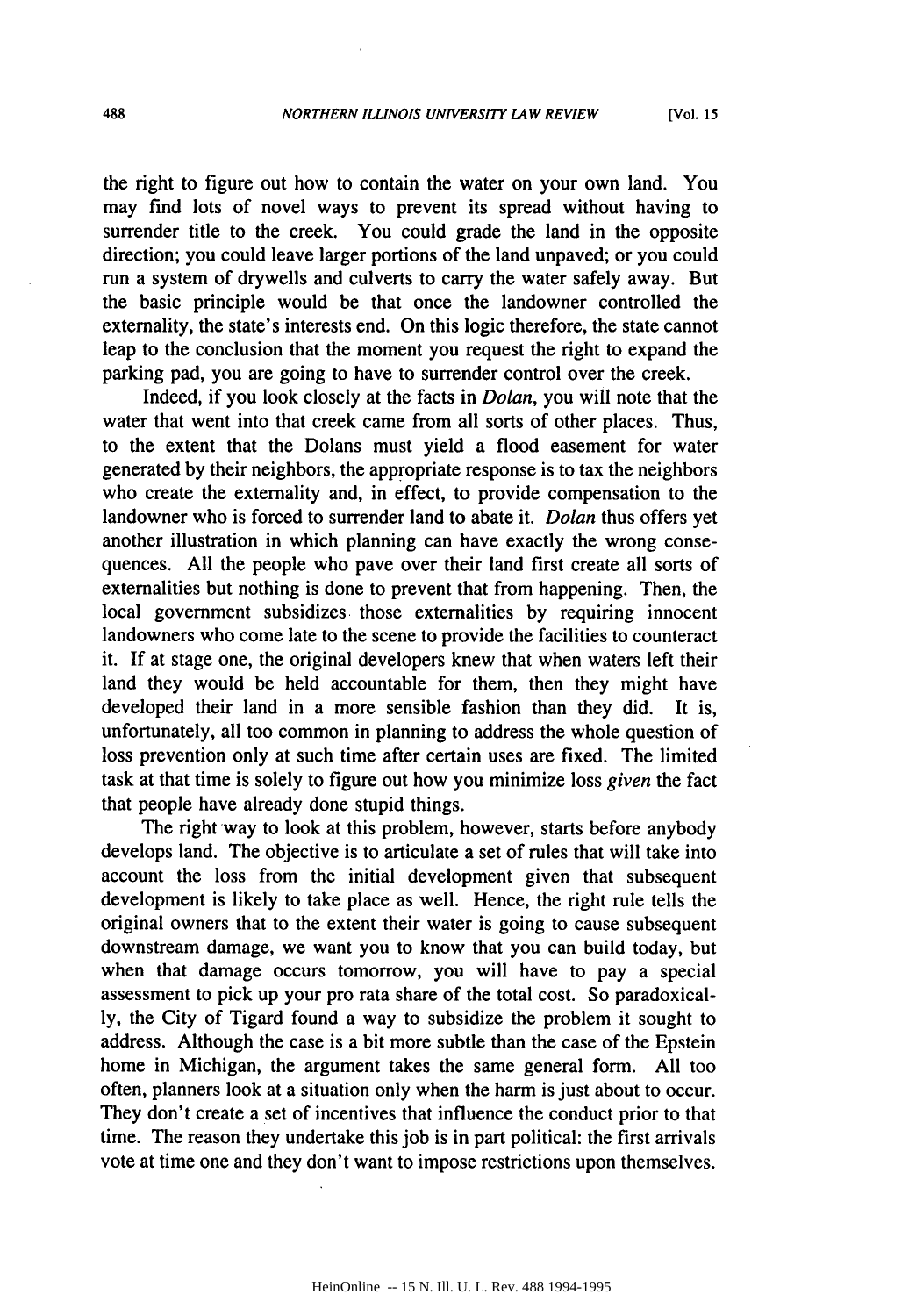When the second wave of settlers come at time two, they may vote too, but they have fewer votes than the first group and can thus be beaten back in the political process. Once we understand what's going on, *Dolan's* rough proportionality test takes this form. Step one: the Oregon state court should determine whether the Dolans can build their parking lot without causing floods. Step two: if they can, then the demand for the flood easement counts as a compensable taking for which the city has to pay full value.

Now the second feature of *Dolan* is every bit as important. One proposition that I'm reluctant to accept, but in the interest of candor must acknowledge, is that all government actions do not always have negative social consequences. To say that they do is almost as silly as saying that the consequences of government action are always positive. Indeed, when I wrote my *Takings6* book, I took great pains to isolate and measure the return benefits from government action and insisted that these counted toward the government's obligation to compensate for regulatory takings. Thus, if the government imposes like restrictions on you and your neighbor, such that you are benefited by the restriction upon your neighbor and he is benefited by the restriction upon you, then *both* of you have at least received some of the constitutionally required compensation. Now it becomes an empirical question as to whether or not some cash supplement is needed to make up the difference.

Thinking about return benefits places the entire law of special improvements-how you build roads and sewers and so forth-in perspective. All these. endeavors involve collective action problems that cannot be casually left to the market. They require some government intervention to assess taxes upon on all the affected landowners in order to provide them a benefit that in a well-ordered society will exceed their costs. Having these local special districts, by a sixty-percent vote, make improvements whose cost is prorated by either value of front-footage is an effort in miniature to use government action to create positive sum gains—projects that produce more value than they cost—so that everybody is left better off. No affected landowner should be left with a nasty political grievance.

Now, the second thread in *Dolan* follows this line of argument. The city's view was that this particular bicycle path in public hands would provide a return benefit to the Dolans. Why should they be paid for something that will benefit them in their own right? The government's position at the level of principle is surely not idle. A study of the history of nineteenth century highways will reveal that landowners actively sought

<sup>6.</sup> **RICHARD A. EPSTEIN, TAKINGS: PRIVATE PROPERTY AND THE POWER OF EMINENT DOMAIN (1985).**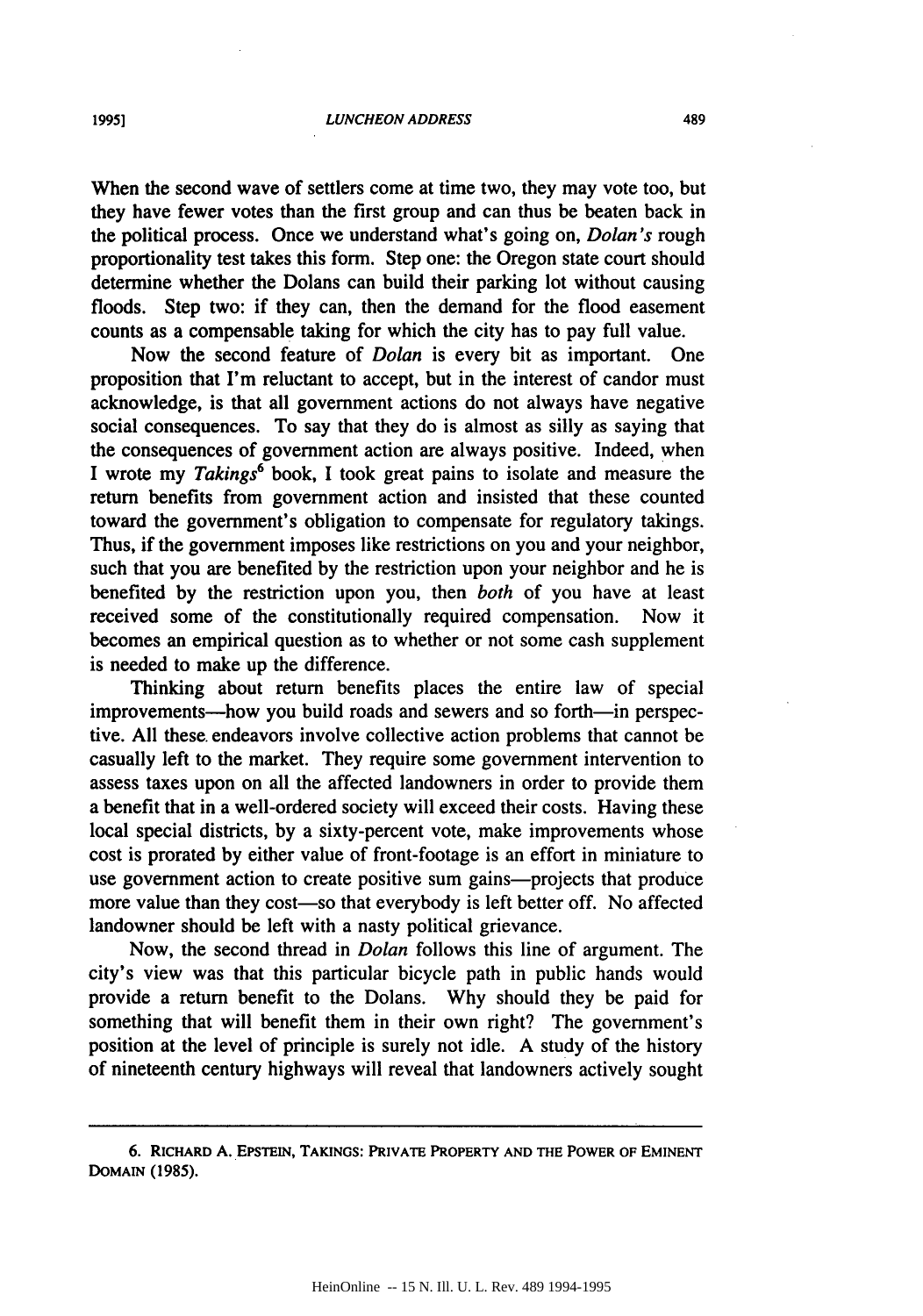to donate their lands free of charge to induce the government to build a road. These landowners made a very simple calculation: better to have ninety-nine acres of farm land and one acre dedicated to a road that gets your goods to market than to have a hundred acres of farm land on which all your crops will rot because they cannot be sold. Under those circumstances, the state never paid anybody any compensation. The road itself was ample compensation. But context changes, so it need not follow that this new road that served the Dolan's business is like the nineteenth-century lifeline to civilization.

The City tried to make their case take this form. The only problem with that argument is that it fails on the facts. This particular road did not get anybody in and out of the Dolan's business. It was built to allow City residents to reach the greenway that lay outside the city. The path was for bicycles going by the store, not going to the store. Just imagine seeing the people going to the plumbing supply store, getting on their bicycles, putting the sinks on the rear bike rack, and peddling purposely home: is that the paradigmatic use of the path? It is painfully clear that the city wanted this road whether or not Mrs. Dolan decided to expand her store. The city happily seized on the opportunity of this expansion to defray the costs from its public budget by putting them on one landowner. It is right to insist of the critical role of return-benefits in takings law, but we have to recognize that they cannot be found in this setting.

You may respond that mine is a much too narrow-minded view of the overall situation. Surely the Dolans received some benefit from this. So she did, just like other city residents. But they were not the only ones who got these benefits. Lots of other people shared the identical benefits. As a matter of fairness, should the Dolans foot all the costs when lots of people receive equal benefits, or should those costs be prorated across the citizenry? Tolerating any general inequality in the distribution of benefits and harms has, in the long run, very poor resource consequences as people constantly strive to load the full costs on others, but the point is also telling as a matter of simple fairness.

Suppose ten people in society need an improvement that will cost \$100, what justice is there if nine of those people each receives \$110 worth of benefits while the tenth person gets that same \$110 worth of benefits but pays the full \$100 in cost? Why should the net benefit columns read \$110 for each of the first nine individuals and \$10 for the last? With special assessments, any outcome of uneven gains should provoke genuine concern. Why is this harmful? Because the moment residents know that they can shift those \$100 in cost back and forth across the landscape like a political football, they will spend large sums of money to do just that.

One of the dominant themes of the takings clauses is to invoke the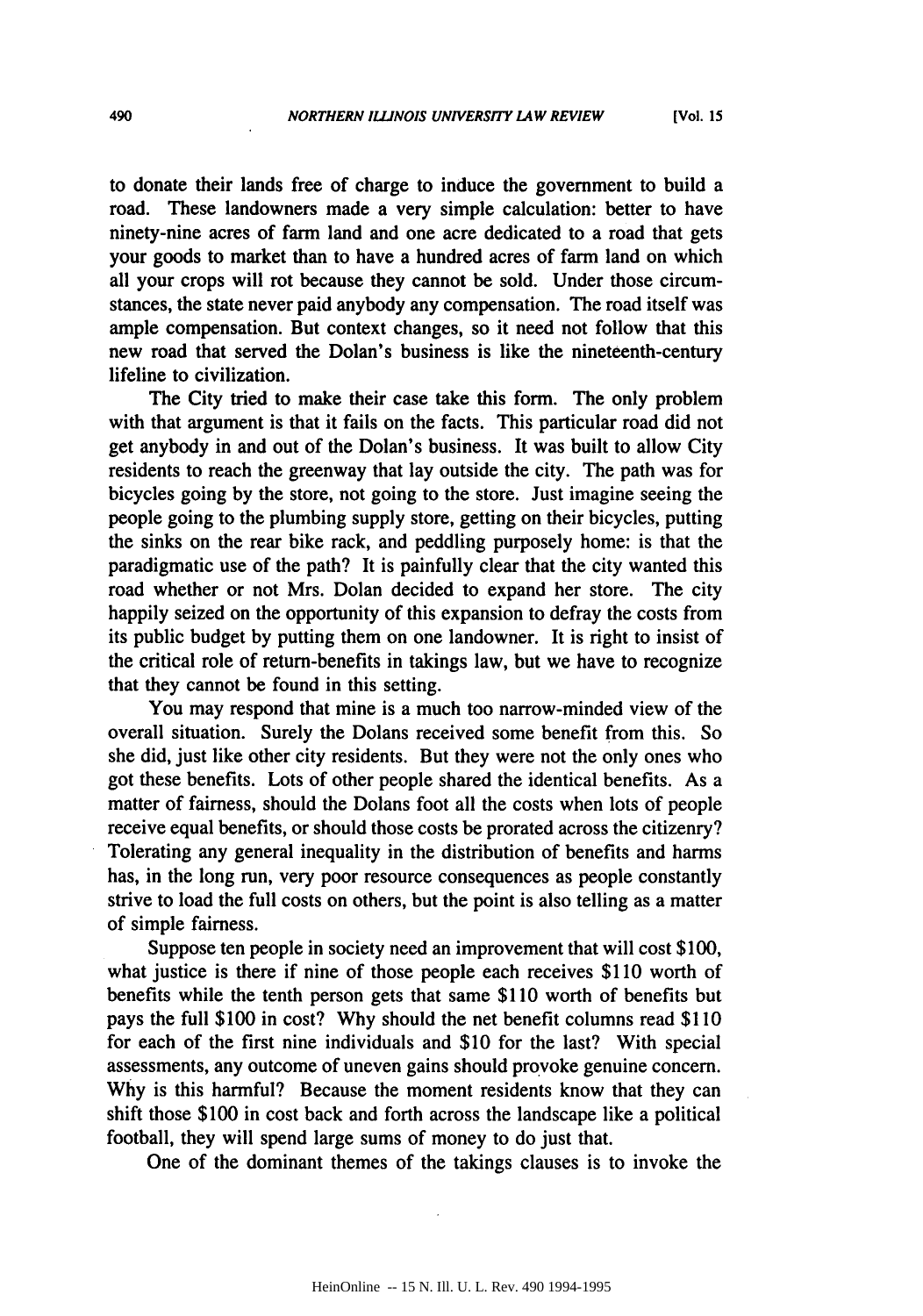Constitution to stabilize property rights in order to forestall this constant struggle as citizens seek to gain benefits and ditch liabilities. **All** of those contests generate frictions from which nobody benefits in the long run. The great advantage of stability is that it reduces the cost of making collective improvements. It's just that problem that the Supreme Court did fully resolve in *Dolan.* I hope that the Court will return to this issue quickly.

# **THE FUTURE**

So now as the hour is drawing to a close, let me just make a couple of points **by** way of conclusion. Where will the law go after *Dolan?* It is a question that has been asked countless times this morning and I could join in the chorus of people and say, "I don't know but I have a couple of hunches." Here are mine.

First, it seems unmistakable that the level of constitutional scrutiny is likely to rise for land use regulation. The Court does not like the rational basis test anymore, or at least it so intimated. And the Court is right about that. The rational basis test was described to me once as follows: if the lawyer for the state can offer a bad reason with a straight face, then he or she wins. But if you smirk before you finish, then you lose. Now I don't think that the facial muscles should be used to set constitutional norms. The Court seemed to boost the standard one notch higher than this **by** invoking a standard of rough proportionality, which is nothing more than a form of intermediate scrutiny. What the Court was looking for, I think, on the benefits side was a proportionate distribution of burdens and benefits. Similarly on the harm side, it wanted to prevent the pretext of harm prevention from justifying overbroad restrictions on land use. So I think that there's some real room for the law to grow. The question is how far.

The first question presented by both *Dolan* and *Nollan* is one of classification: what kinds of cases are they? Are they cases where some higher scrutiny is attractive only because the state wanted to occupy some portion of the land? If so, then the cases only apply to physical takings and not the regulatory takings. Or are these cases about the interaction between physical regulatory takings, so that a higher level of scrutiny is applied across the board? Thus, suppose the city says you may build only three stories if you agree to set back twenty feet, but four stories if you set back fifty feet. And it offers you the same kind of bargain found in *Nollan,* save for the fact that only two use restrictions are being traded off, one against another. We don't know, given *Dolan,* whether a higher level of scrutiny will be applied there or whether we're relegated to the straight-face test of rational basis review.

Another point that is not settled is whether this new judicial attitude or